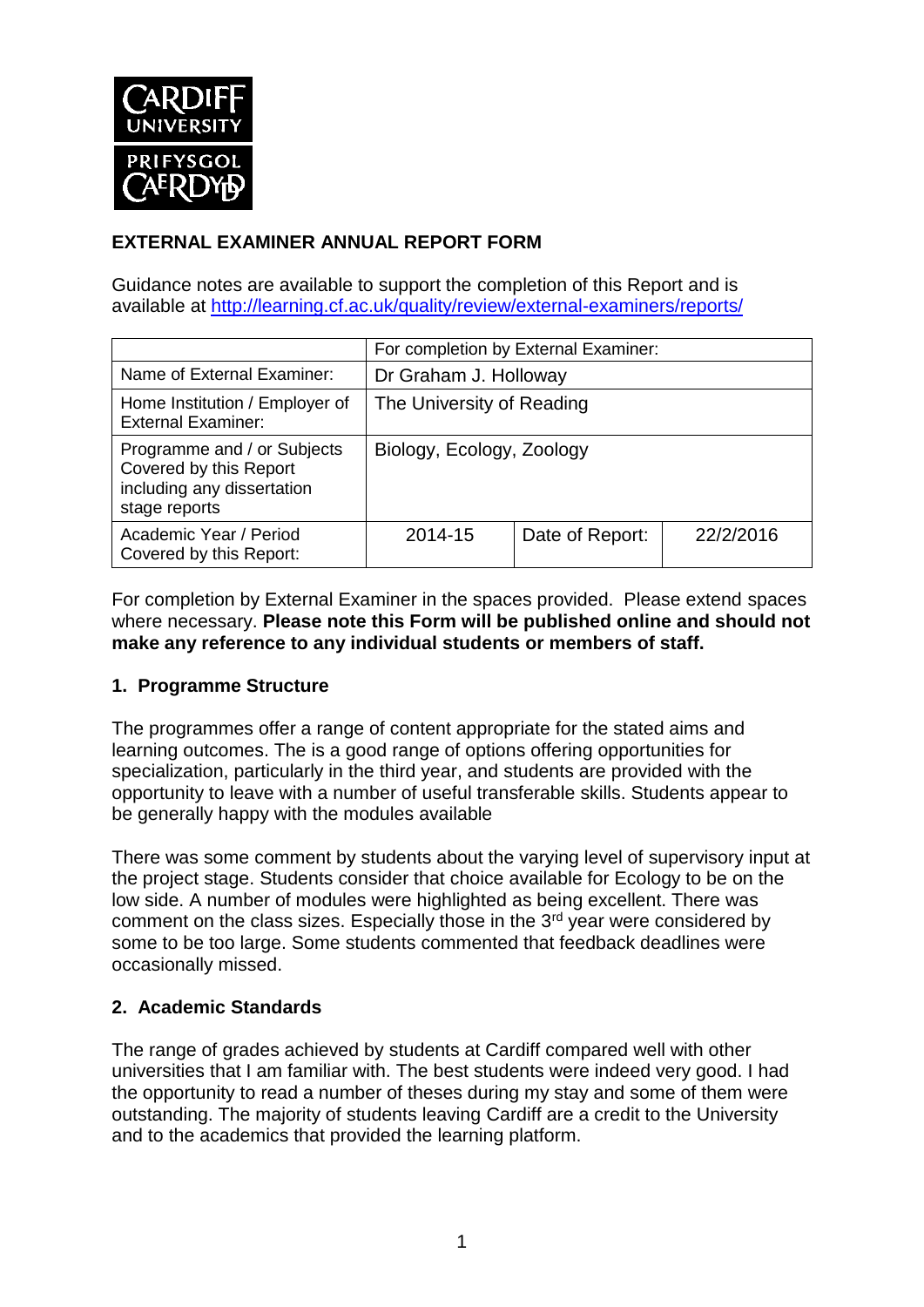There was some comment by students about the varying level of supervisory input at the project stage. Students consider that choice available for Ecology to be on the low side. A number of modules were highlighted as being excellent. There was comment on the class sizes. Especially those in the  $3<sup>rd</sup>$  year were considered by some to be too large. Some students commented that feedback deadlines were occasionally missed.

### **3. The Assessment Process**

The assessment process was very rigorous and the amount of feedback provided was, on the whole, very good. The assessment measures student achievement rigorously and fairly against the intended learning outcomes of the programme and is conducted in line with the University's policies and regulations.

### **4. Year-on-Year Comments**

Issues raised by the examiners last year appear to have been addressed in an appropriate manner. The system operating to deliver T&L in the past has been very complicated and led to a few problems. I was pleased to see that some rationalization is occurring. Even so there is still a great deal of effort devoted to certain elements and, hopefully, during the forthcoming T&L review efficiency will be high on the agenda. The mark allocation process remains complicate.

The reply received by external examiner comments from the university is poor and consists of little more than a fobbing off process. The university must be seen to respond and I am sure that this qualifies as a response. The university response to examiners' comments is of little consequence though. The School does respond with action which is why the UG programmes in the School of Biosciences remain of high calibre.

# **5. Preparation / Induction Activity (for new External Examiners only)**

### **6. Noteworthy Practice and Enhancement**

The Professional Training Year is very good and I am sure that this exercise improves employability considerably. The student suggestion to extend the PTY to include non-research positions could be considered.

### **7. Appointment Overview (for retiring External Examiners only)**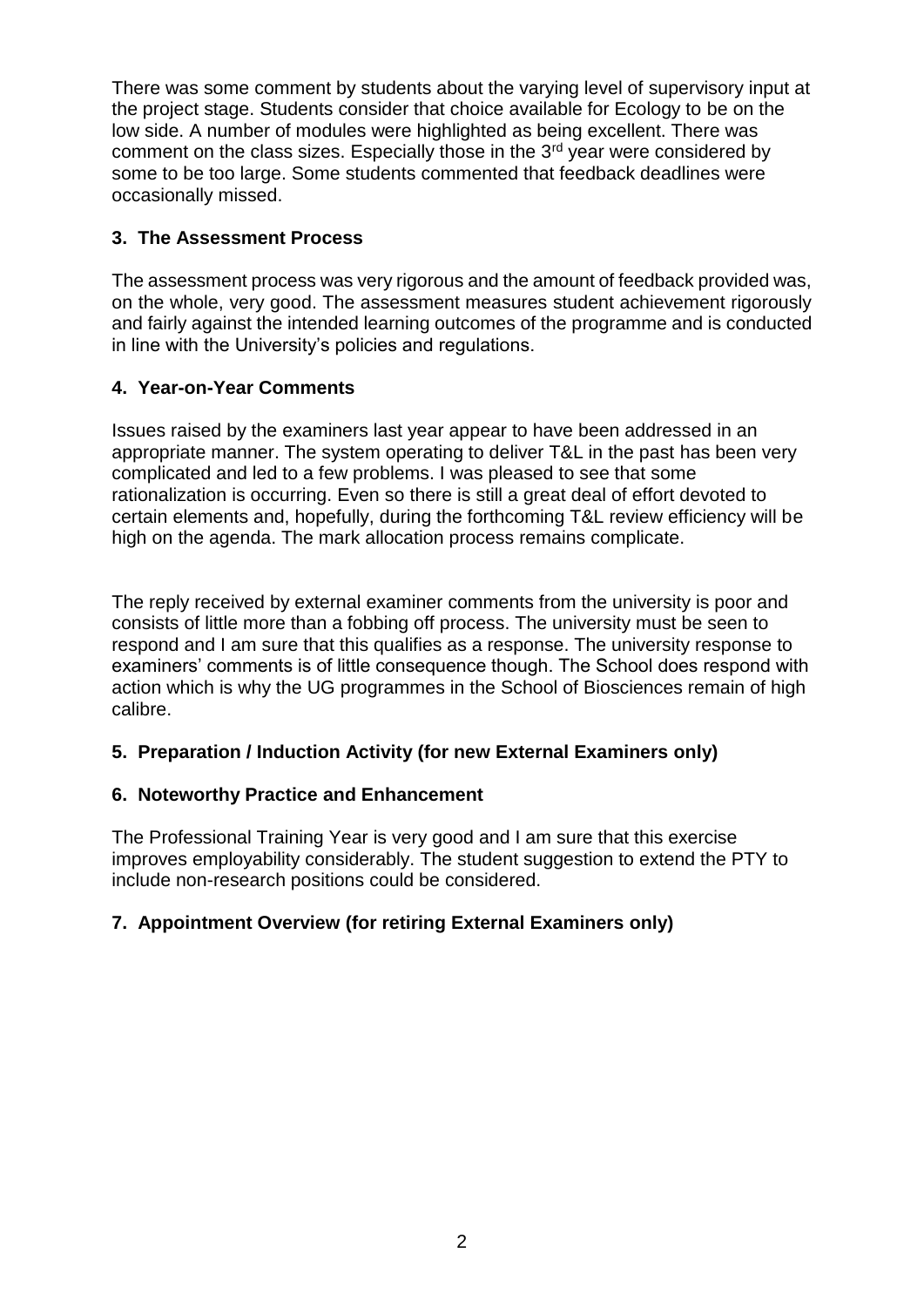# **8. Annual Report Checklist**

Please include appropriate comments within Sections 1-7 above for any answer of 'No'. **Annual Report Checklist**

Please include appropriate comments within Sections 1-7 above for any answer of 'No'.

|                                          |                                                                                                                                                             | <b>Yes</b><br>(Y) | <b>No</b><br>(N) | N/A<br>(N/A) |
|------------------------------------------|-------------------------------------------------------------------------------------------------------------------------------------------------------------|-------------------|------------------|--------------|
| <b>Programme/Course Information</b>      |                                                                                                                                                             |                   |                  |              |
| 8.1                                      | Did you receive sufficient information about the Programme and<br>its contents, learning outcomes and assessments?                                          | V                 |                  |              |
| 8.2                                      | Were you asked to comment on any changes to the assessment<br>of the Programme?                                                                             |                   |                  |              |
| <b>Draft Examination Question Papers</b> |                                                                                                                                                             |                   |                  |              |
| 8.3                                      | Were you asked to approve all examination papers contributing<br>to the final award?                                                                        |                   |                  |              |
| 8.4                                      | Were the nature, spread and level of the questions appropriate?                                                                                             |                   |                  |              |
| 8.5                                      | Were suitable arrangements made to consider your comments?                                                                                                  | V                 |                  |              |
|                                          | <b>Marking Examination Scripts</b>                                                                                                                          |                   |                  |              |
| 8.6                                      | Did you receive a sufficient number of scripts to be able to assess<br>whether the internal marking and classifications were appropriate<br>and consistent? | ✔                 |                  |              |
| 8.7                                      | Was the general standard and consistency of marking<br>appropriate?                                                                                         |                   |                  |              |
| 8.8                                      | Were the scripts marked in such a way as to enable you to see<br>the reasons for the award of given marks?                                                  |                   |                  |              |
| 8.9                                      | Were you satisfied with the standard and consistency of marking<br>applied by the internal examiners?                                                       |                   |                  |              |
| 8.10                                     | In your judgement, did you have the opportunity to examine a<br>sufficient cross-section of candidates' work contributing to the<br>final assessment?       |                   |                  |              |
|                                          | <b>Coursework and Practical Assessments</b>                                                                                                                 |                   |                  |              |
| 8.11                                     | Was the choice of subjects for coursework and / or practical<br>assessments appropriate?                                                                    |                   |                  |              |
| 8.12                                     | Were you afforded access to an appropriate sample of<br>coursework and / or practical assessments?                                                          |                   |                  |              |
| 8.13                                     | Was the method and general standard of assessment<br>appropriate?                                                                                           |                   |                  |              |
| 8.14                                     | Is sufficient feedback provided to students on their assessed<br>work?                                                                                      |                   |                  |              |
|                                          | <b>Clinical Examinations (if applicable)</b>                                                                                                                |                   |                  |              |
| 8.15                                     | Were satisfactory arrangements made for the conduct of clinical<br>assessments?                                                                             |                   |                  |              |
|                                          | <b>Sampling of Work</b>                                                                                                                                     |                   |                  |              |